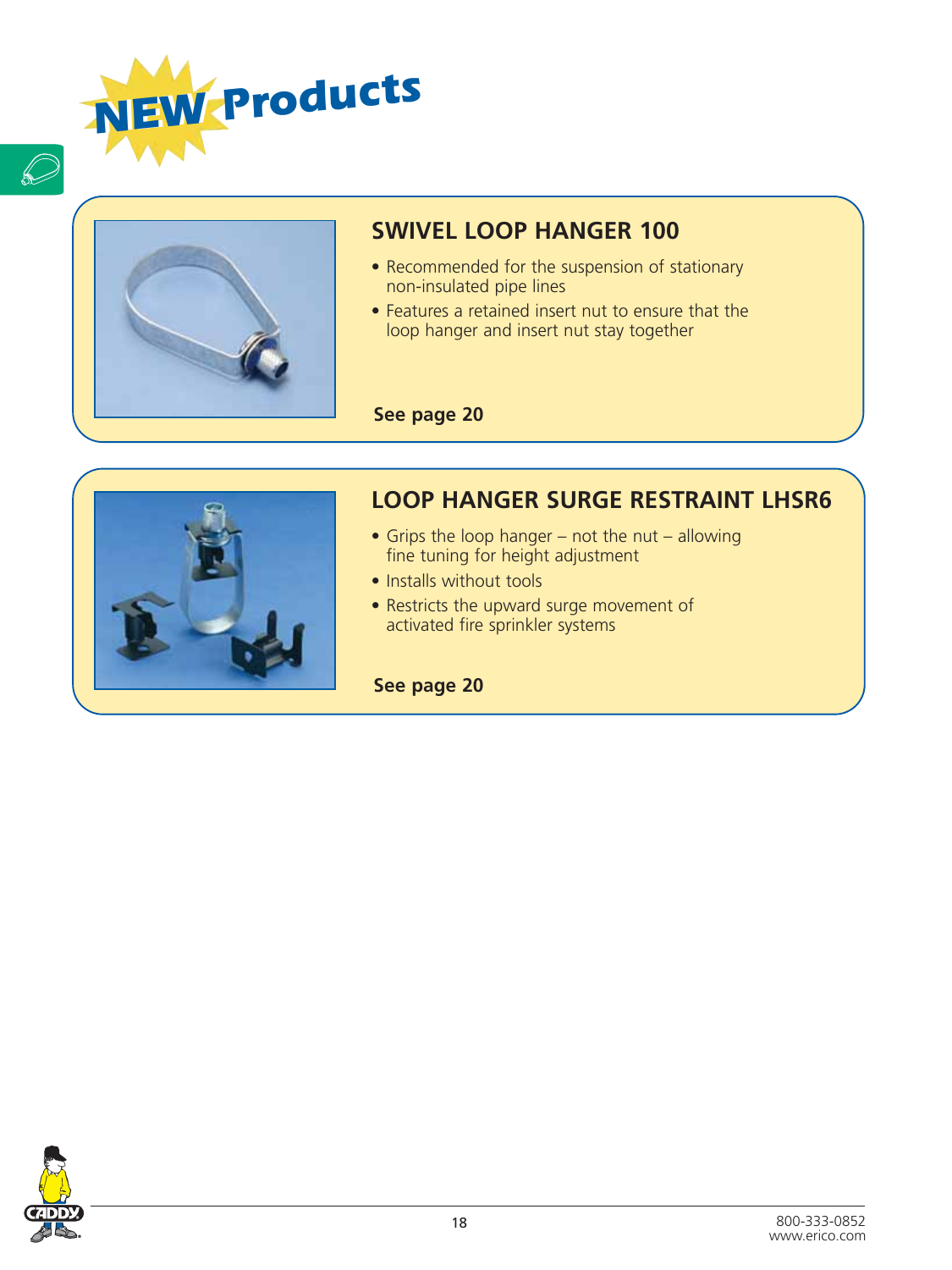# **CHAPTER 3**

| <b>NEW!</b>  | NEW!       |         |         |
|--------------|------------|---------|---------|
| Page 20      | Page 20    | Page 21 | Page 22 |
| 100          | LHSR6      | 115     | 101     |
|              |            |         |         |
| Page 23      | Page 24    | Page 25 | Page 26 |
| <b>100FL</b> | 102        | 102A    | 103     |
|              |            |         |         |
| Page 27      | Page 27    | Page 28 | Page 29 |
| 104          | <b>VTR</b> | 418     | 418FL   |

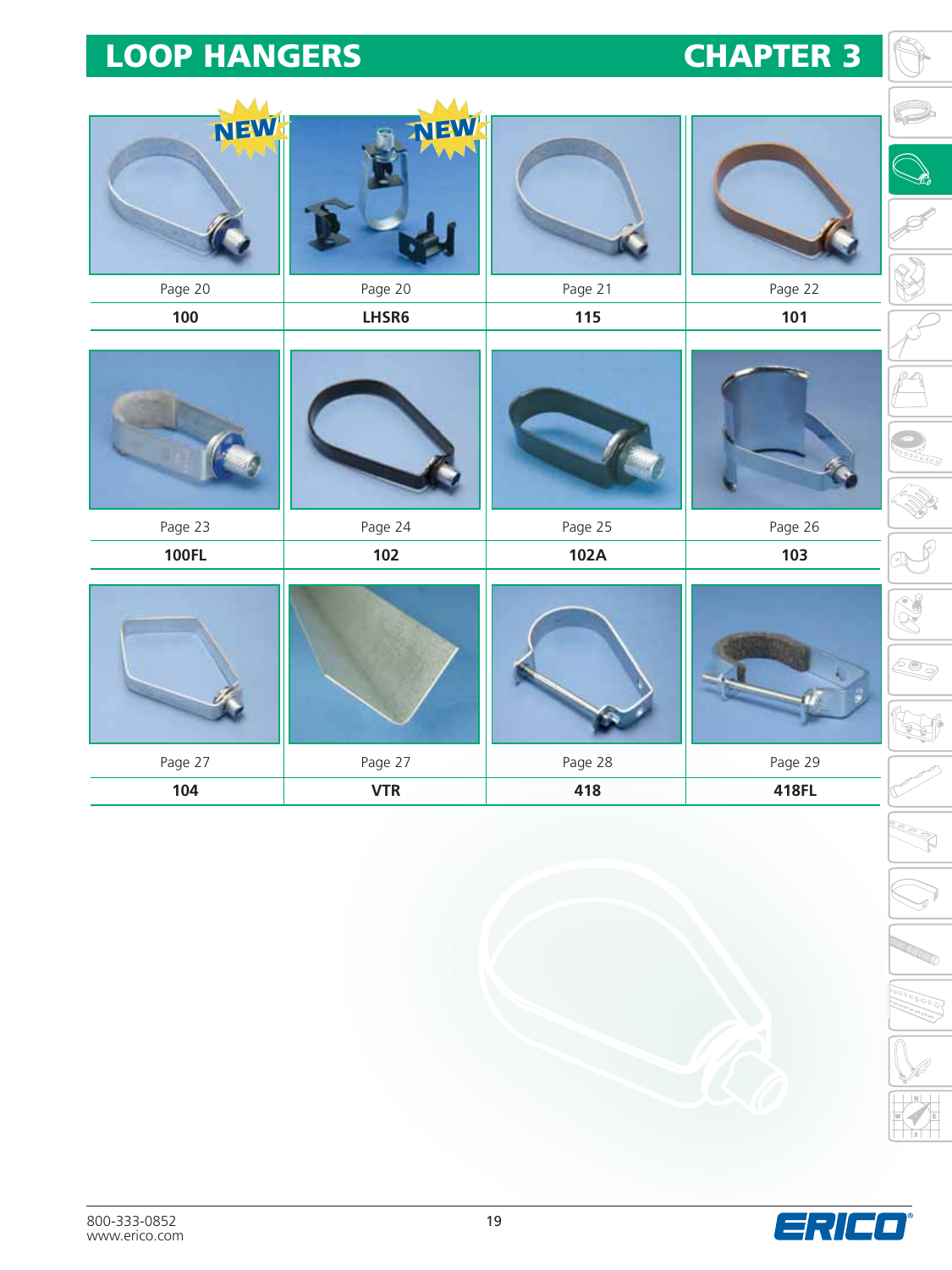### **SWIVEL LOOP HANGER 100**

#### **Heavy Duty Adjustable Band Hanger**

- Size Range: 1/2" through 8"
- Surface Finish: Electro-zinc plated
- Recommended for the suspension of stationary non-insulated pipe lines
- Features a retained insert nut to ensure that the loop hanger and insert nut stay together
- Conforms with Federal Specification WW-H-171 (Type 10), Manufacturers Standardization Society (MSS) SP-58 and SP-69 (Type 10)

| Part<br><b>Number</b> | <b>Nominal</b><br><b>Pipe Size</b> | <b>RS</b> | A            | B               | Max. Rec.<br>Load (lbs) |
|-----------------------|------------------------------------|-----------|--------------|-----------------|-------------------------|
| 1000050EG             | $1/2$ "                            | 3/8"      | $2 - 3/4"$   | 1 <sup>''</sup> | 300                     |
| 1000075EG             | $3/4$ "                            | 3/8''     | $3 - 1/16''$ | 1 <sup>''</sup> | 300                     |
| 1000100EG             | 1"                                 | 3/8''     | $3 - 5/16"$  | 1 <sup>''</sup> | 300                     |
| 1000125EG             | $1 - 1/4$ "                        | 3/8''     | $3 - 9/16''$ | 1 <sup>''</sup> | 300                     |
| 1000150EG             | $1 - 1/2$ "                        | 3/8''     | $3 - 13/16"$ | 1 <sup>''</sup> | 300                     |
| 1000200EG             | 2"                                 | 3/8"      | $4 - 1/4$ "  | 1 <sup>''</sup> | 300                     |
| 1000250EG             | $2 - 1/2$ "                        | $1/2$ "   | $5 - 5/8"$   | $1 - 1/4$ "     | 1000                    |
| 1000300EG             | 3"                                 | $1/2$ "   | $6 - 9/16''$ | $1 - 1/4$ "     | 1000                    |
| 1000350EG             | $3 - 1/2$ "                        | $1/2$ "   | 7"           | $1 - 1/4$ "     | 1000                    |
| 1000400EG             | 4"                                 | 5/8''     | $7 - 3/4"$   | $1 - 5/16"$     | 1100                    |
| 1000500EG             | 5"                                 | 5/8''     | $9 - 1/8"$   | $1 - 5/16''$    | 1100                    |
| 1000600EG             | 6"                                 | 3/4''     | $10 - 5/8"$  | $1 - 9/16"$     | 1250                    |
| 1000800EG             | 8"                                 | 7/8"      | $13 - 1/8$ " | $1 - 5/8"$      | 1250                    |



**NEW NEW**





## **LOOP HANGER SURGE RESTRAINT LHSR6**

#### **Heavy Duty Adjustable Band Hanger**

- Size Range: fits 1/2" through 2" model 100 loop hangers
- Surface Finish: CADDY® COAT Black
- Restricts the upward surge movement of activated fire sprinkler systems
- Meets NFPA® 13 requirements
- One size fits 1/2" thru 2" sizes of the model 100 loop hanger
- Grips the loop hanger not the nut allowing fine tuning for height adjustment



Installs without tools

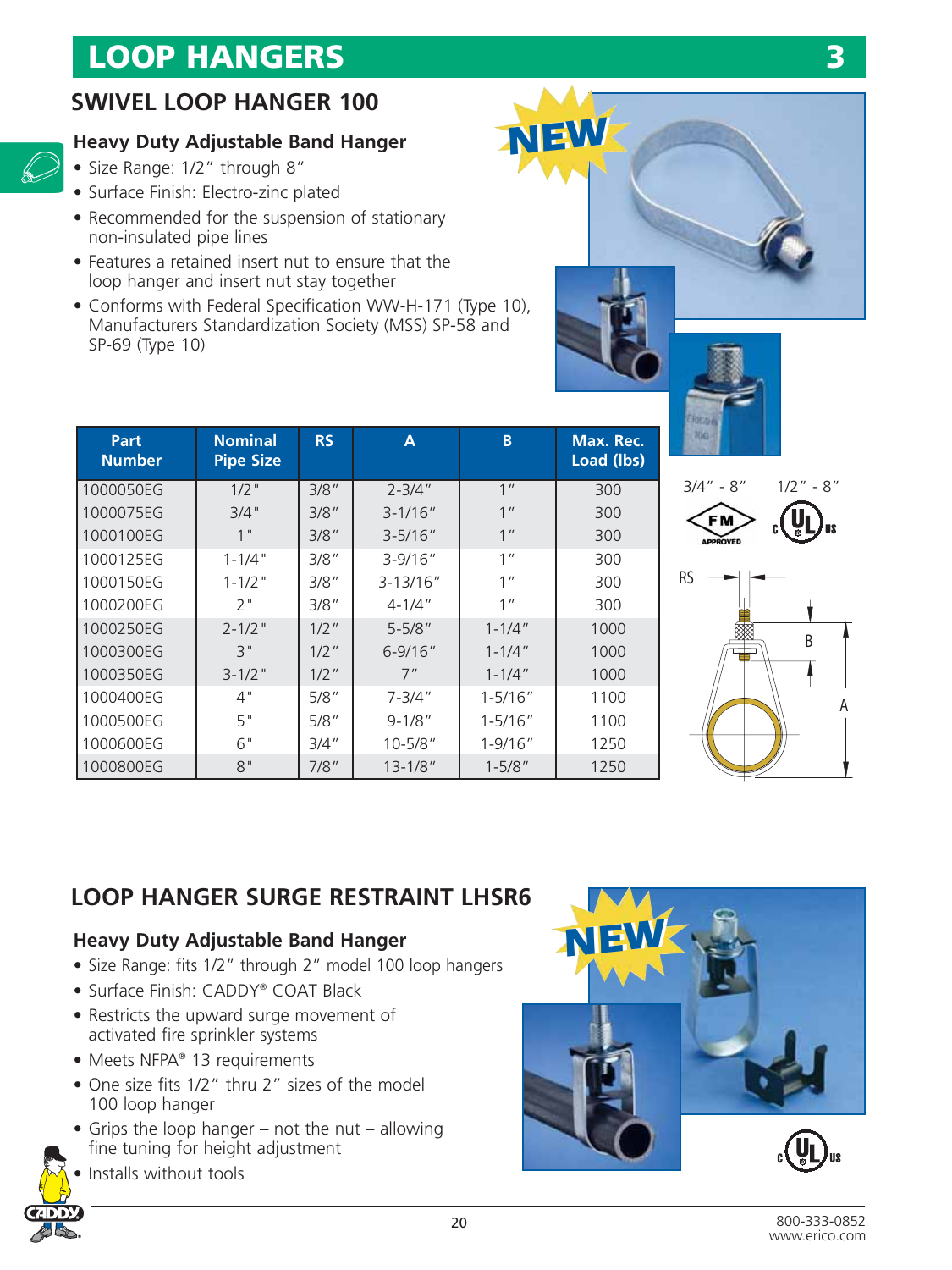## **SWIVEL LOOP HANGER 115**

### **Adjustable Band Hanger with NFPA Rod Sizes**

- Size Range: 2-1/2" through 8"
- Surface Finish: Electro-zinc plated
- Recommended for the suspension of stationary non-insulated pipe lines
- Manufactured to use the minimum rod size permitted by NFPA for fire sprinkler piping
- Conforms with Federal Specification WW-H-171 (Type 10), Manufacturers Standardization Society (MSS) SP-58 and SP-69 (Type 10)



| <b>Part</b><br><b>Number</b> | <b>Nominal</b><br><b>Pipe Size</b> | <b>RS</b> | A            | B               | Max. Rec.<br>Load (lbs) |
|------------------------------|------------------------------------|-----------|--------------|-----------------|-------------------------|
| 1150250EG                    | $2 - 1/2$ "                        | 3/8"      | $5 - 9/16''$ | 1 <sup>II</sup> | 525                     |
| 1150300EG                    | 3"                                 | 3/8"      | $6 - 9/16''$ | 1 <sup>''</sup> | 525                     |
| 1150350EG                    | $3 - 1/2$ "                        | 3/8"      | $7 - 1/16''$ | 1 <sup>II</sup> | 585                     |
| 1150400EG                    | 4"                                 | 3/8"      | $7 - 9/16''$ | 1 <sup>''</sup> | 650                     |
| 1150500EG                    | 5"                                 | $1/2$ "   | $9 - 3/16''$ | $1 - 1/4$ "     | 1000                    |
| 1150600EG                    | 6"                                 | $1/2$ "   | $11 - 5/16"$ | $1 - 1/4$ "     | 1000                    |
| 1150800EG                    | 8"                                 | $1/2$ "   | $12 - 7/8"$  | $1 - 1/4$ "     | 1000                    |





www.erico.com

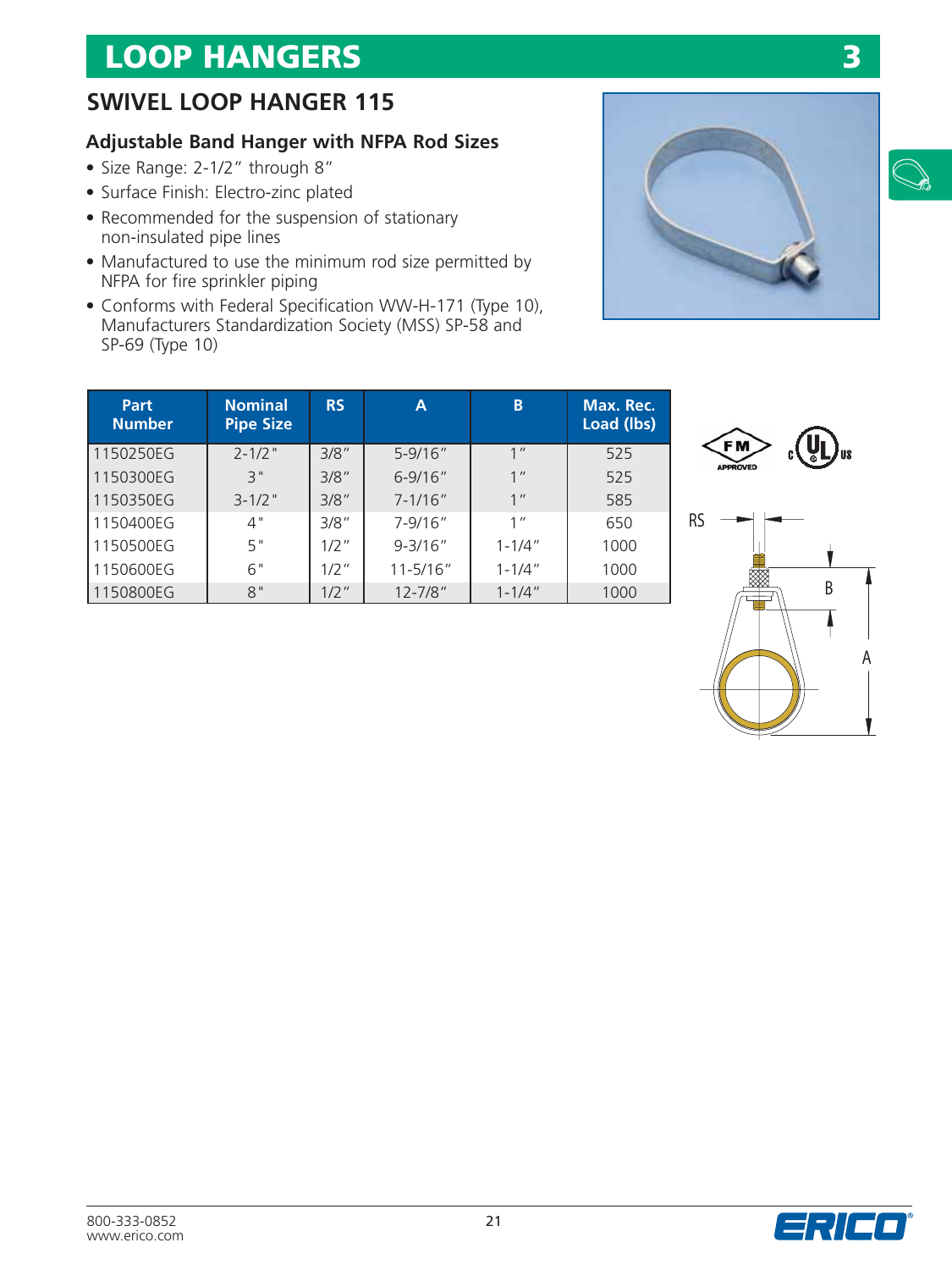### **SWIVEL LOOP HANGER 101**

#### **Adjustable Band Hanger for Copper Tubing**

• Size Range: 1/2" through 6"

 $\mathscr{D}$ 

- Surface Finish: Copper-colored coating (for identification purposes only)
- Recommended for the suspension of stationary non-insulated copper tubing lines
- Conforms with Federal Specification WW-H-171 (Type 10), Manufacturers Standardization Society (MSS) SP-58 and SP-69 (Type 10)



**3**

| Part<br><b>Number</b> | <b>Nominal</b><br><b>Pipe Size</b> | <b>RS</b> | A             | B               | Max. Rec.<br>Load (lbs) |
|-----------------------|------------------------------------|-----------|---------------|-----------------|-------------------------|
| 1010050CP             | $1/2$ "                            | 3/8''     | $3 - 3/16"$   | 1 <sup>''</sup> | 180                     |
| 1010075CP             | 3/4"                               | 3/8''     | $3 - 1/8"$    | 1 <sup>''</sup> | 180                     |
| 1010100CP             | 1"                                 | 3/8''     | $3 - 1/8"$    | 1 <sup>''</sup> | 180                     |
| 1010125CP             | $1 - 1/4$ "                        | 3/8''     | $3 - 3/16''$  | 1 <sup>''</sup> | 180                     |
| 1010150CP             | $1 - 1/2$ "                        | 3/8"      | $3 - 5/8"$    | $1$ "           | 180                     |
| 1010200CP             | 2"                                 | 3/8"      | $3 - 13/16''$ | 1 <sup>''</sup> | 180                     |
| 1010250CP             | $2 - 1/2$ "                        | 3/8"      | $4 - 7/16''$  | 1 <sup>''</sup> | 200                     |
| 1010300CP             | 3"                                 | $1/2$ "   | $5 - 11/16''$ | $1 - 1/4$ "     | 250                     |
| 1010350CP             | $3 - 1/2$ "                        | $1/2$ "   | $6 - 7/16''$  | $1 - 1/4$ "     | 300                     |
| 1010400CP             | 4"                                 | $1/2$ "   | $7 - 1/8"$    | $1 - 1/4$ "     | 360                     |
| 1010500CP             | 5"                                 | $5/8$ "   | $9 - 1/4$ "   | $1 - 5/16"$     | 480                     |
| 1010600CP             | 6"                                 | $3/4$ "   | $11 - 3/16"$  | $1 - 9/16"$     | 630                     |



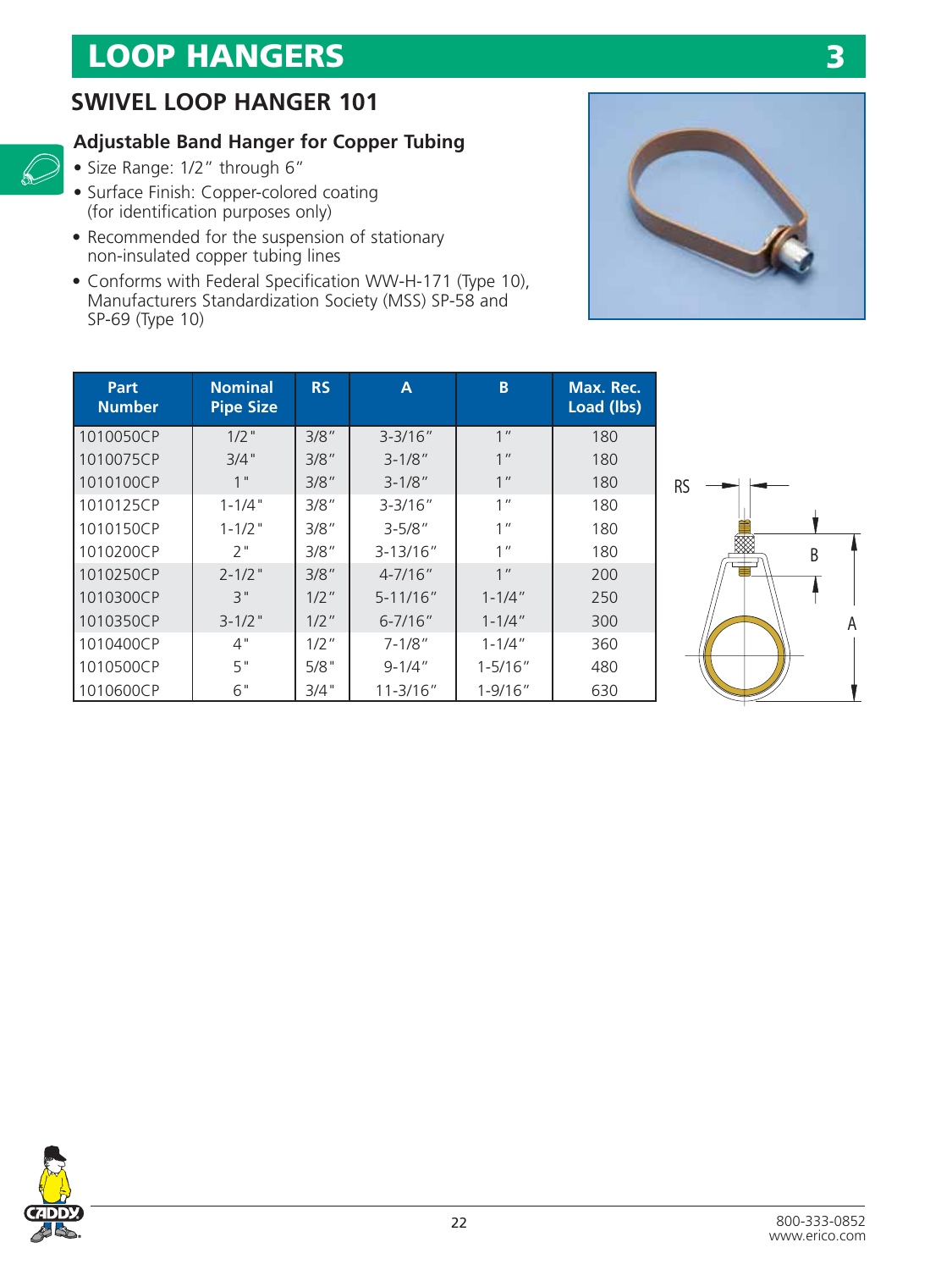## **SWIVEL LOOP HANGER 100FL**

#### **Felt-lined Adjustable Band Hanger**

- Size Range: 1/2" through 4"
- Surface Finish: Electro-zinc plated
- Recommended for the suspension of stationary non-insulated copper tubing lines to prevent electrolysis
- Felt lining also acts to reduce noise in pipes
- Conforms with Federal Specification WW-H-171 (Type 10), Manufacturers Standardization Society (MSS) SP-58 and SP-69 (Type 10)









| Part<br><b>Number</b> | <b>Nominal</b><br><b>Pipe Size</b> | <b>RS</b> | Α             | B               | Max. Rec.<br>Load (lbs) |
|-----------------------|------------------------------------|-----------|---------------|-----------------|-------------------------|
| 1000050FL             | $1/2$ "                            | 3/8"      | $2 - 3/4"$    | 1 <sup>''</sup> | 300                     |
| 1000075FL             | 3/4"                               | 3/8"      | $3 - 1/16''$  | 1 <sup>''</sup> | 300                     |
| 1000100FL             | 1"                                 | 3/8"      | $3 - 5/16''$  | 1 <sup>''</sup> | 300                     |
| 1000125FL             | $1 - 1/4$ "                        | 3/8"      | $3 - 9/16''$  | 1 <sup>''</sup> | 300                     |
| 1000150FL             | $1 - 1/2$ "                        | 3/8"      | $3 - 13/16''$ | 1 <sup>''</sup> | 300                     |
| 1000200FL             | 2"                                 | 3/8"      | $4 - 1/4$ "   | 1 <sup>''</sup> | 300                     |
| 1000250FL             | $2 - 1/2$ "                        | $1/2$ "   | $5 - 5/8"$    | $1 - 1/4$ "     | 1000                    |
| 1000300FL             | 3"                                 | $1/2$ "   | $6 - 9/16''$  | $1 - 1/4''$     | 1000                    |
| 1000350FL             | $3 - 1/2$ "                        | $1/2$ "   | 7"            | $1 - 1/4$ "     | 1000                    |
| 1000400FL             | 4"                                 | 5/8"      | $7 - 3/4''$   | $1 - 5/16''$    | 1100                    |



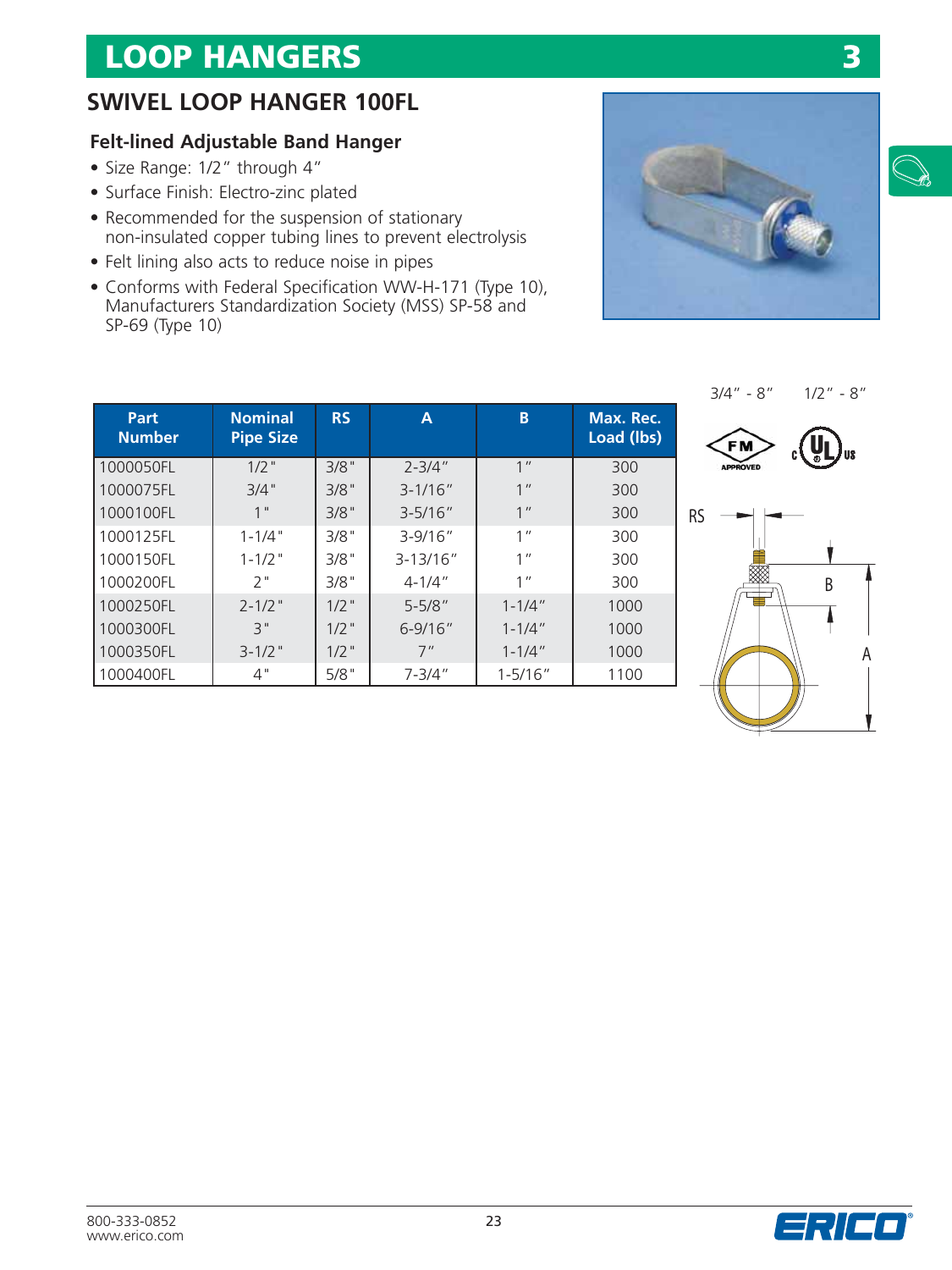### **SWIVEL LOOP HANGER 102**

#### **PVC Coated Adjustable Band Hanger**

• Size Range: 1/2" through 8"

 $\mathscr{D}$ 

- Surface Finish: Electro-zinc plated with a vinyl top coat
- Recommended for the suspension of stationary non-insulated pipe lines
- Conforms with Federal Specification WW-H-171 (Type 10), Manufacturers Standardization Society (MSS) SP-58 and SP-69 (Type 10)



| Part<br><b>Number</b> | <b>Nominal</b><br><b>Pipe Size</b> | <b>RS</b> | A             | B               | Max. Rec.<br>Load (lbs) |
|-----------------------|------------------------------------|-----------|---------------|-----------------|-------------------------|
| 1020050VC             | $1/2$ "                            | 3/8"      | $3 - 1/8"$    | 1 <sup>''</sup> | 300                     |
| 1020075VC             | 3/4"                               | 3/8"      | $3 - 1/16''$  | 1 <sup>''</sup> | 300                     |
| 1020100VC             | 1"                                 | 3/8"      | $3 - 3/16''$  | 1 <sup>''</sup> | 300                     |
| 1020125VC             | $1 - 1/4$ "                        | 3/8"      | $3 - 1/2$ "   | 1 <sup>''</sup> | 300                     |
| 1020150VC             | $1 - 1/2$ "                        | 3/8"      | $3 - 15/16''$ | 1 <sup>''</sup> | 300                     |
| 1020200VC             | 2"                                 | 3/8"      | $4 - 1/2$ "   | 1 <sup>''</sup> | 300                     |
| 1020250VC             | $2 - 1/2$ "                        | $1/2$ "   | $5 - 5/8"$    | $1 - 1/4"$      | 1000                    |
| 1020300VC             | 3"                                 | $1/2$ "   | $6 - 9/16''$  | $1 - 1/4$ "     | 1000                    |
| 1020350VC             | $3 - 1/2$ "                        | $1/2$ "   | 7"            | $1 - 1/4$ "     | 1000                    |
| 1020400VC             | 4"                                 | 5/8"      | $7 - 3/4''$   | $1 - 5/16"$     | 1100                    |
| 1020500VC             | 5"                                 | 5/8"      | $9 - 1/8"$    | $1 - 5/16''$    | 1100                    |
| 1020600VC             | 6"                                 | 3/4"      | $10 - 5/8"$   | $1 - 9/16"$     | 1250                    |
| 1020800VC             | 8"                                 | 7/8"      | $13 - 1/8"$   | $1 - 5/8"$      | 1250                    |



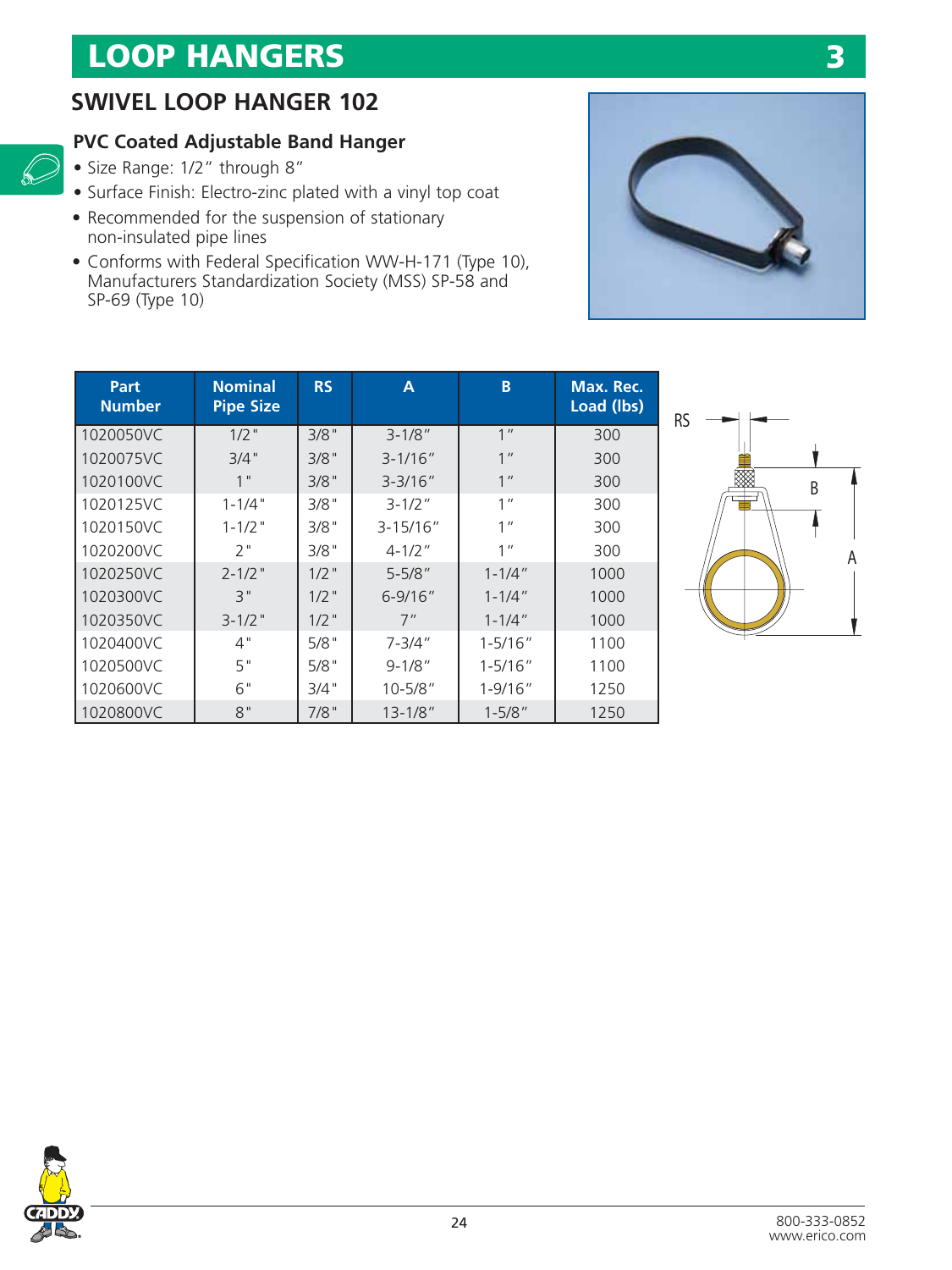### **SWIVEL LOOP HANGER 102A**

#### **PVC Coated Adjustable Band Hanger for Copper Tubing**

- Size Range: 1/2" through 6"
- Surface Finish: Copper colored coating with a vinyl top coat
- Recommended for the suspension of stationary non-insulated copper tubing lines where it is undesirable to have the steel of the hanger in direct contact with the copper tubing
- Conforms with Federal Specification WW-H-171 (Type 10), Manufacturers Standardization Society (MSS) SP-58 and SP-69 (Type 10)

| Part<br><b>Number</b> | <b>Nominal</b><br><b>Pipe Size</b> | <b>RS</b> | A             | B               | Max. Rec.<br>Load (lbs) |
|-----------------------|------------------------------------|-----------|---------------|-----------------|-------------------------|
| 102A0050VC            | $1/2$ "                            | 3/8"      | $3 - 3/16''$  | 1 <sup>''</sup> | 180                     |
| 102A0075VC            | 3/4"                               | 3/8"      | $3 - 1/8"$    | 1 <sup>II</sup> | 180                     |
| 102A0100VC            | 1 <sup>''</sup>                    | 3/8"      | $3 - 1/8"$    | 1 <sup>''</sup> | 180                     |
| 102A0125VC            | $1 - 1/4$ "                        | 3/8"      | $3 - 3/16''$  | 1 <sup>II</sup> | 180                     |
| 102A0150VC            | $1 - 1/2$ "                        | 3/8"      | $3 - 5/8"$    | 1 <sup>II</sup> | 180                     |
| 102A0200VC            | 2"                                 | 3/8"      | $3 - 13/16''$ | 1 <sup>II</sup> | 180                     |
| 102A0250VC            | $2 - 1/2$ "                        | $1/2$ "   | $4 - 7/16''$  | 1 <sup>''</sup> | 200                     |
| 102A0300VC            | 3"                                 | $1/2$ "   | $5 - 11/16''$ | $1 - 1/4$ "     | 250                     |
| 102A0350VC            | $3 - 1/2$ "                        | $1/2$ "   | $6 - 7/16''$  | $1 - 1/4$ "     | 300                     |
| 102A0400VC            | 4"                                 | $1/2$ "   | $7 - 1/8"$    | $1 - 1/4$ "     | 360                     |
| 102A0500VC            | 5"                                 | 5/8"      | $9 - 1/4$ "   | $1 - 5/16"$     | 480                     |
| 102A0600VC            | 6"                                 | 3/4"      | $11 - 3/16"$  | $1 - 9/16"$     | 630                     |





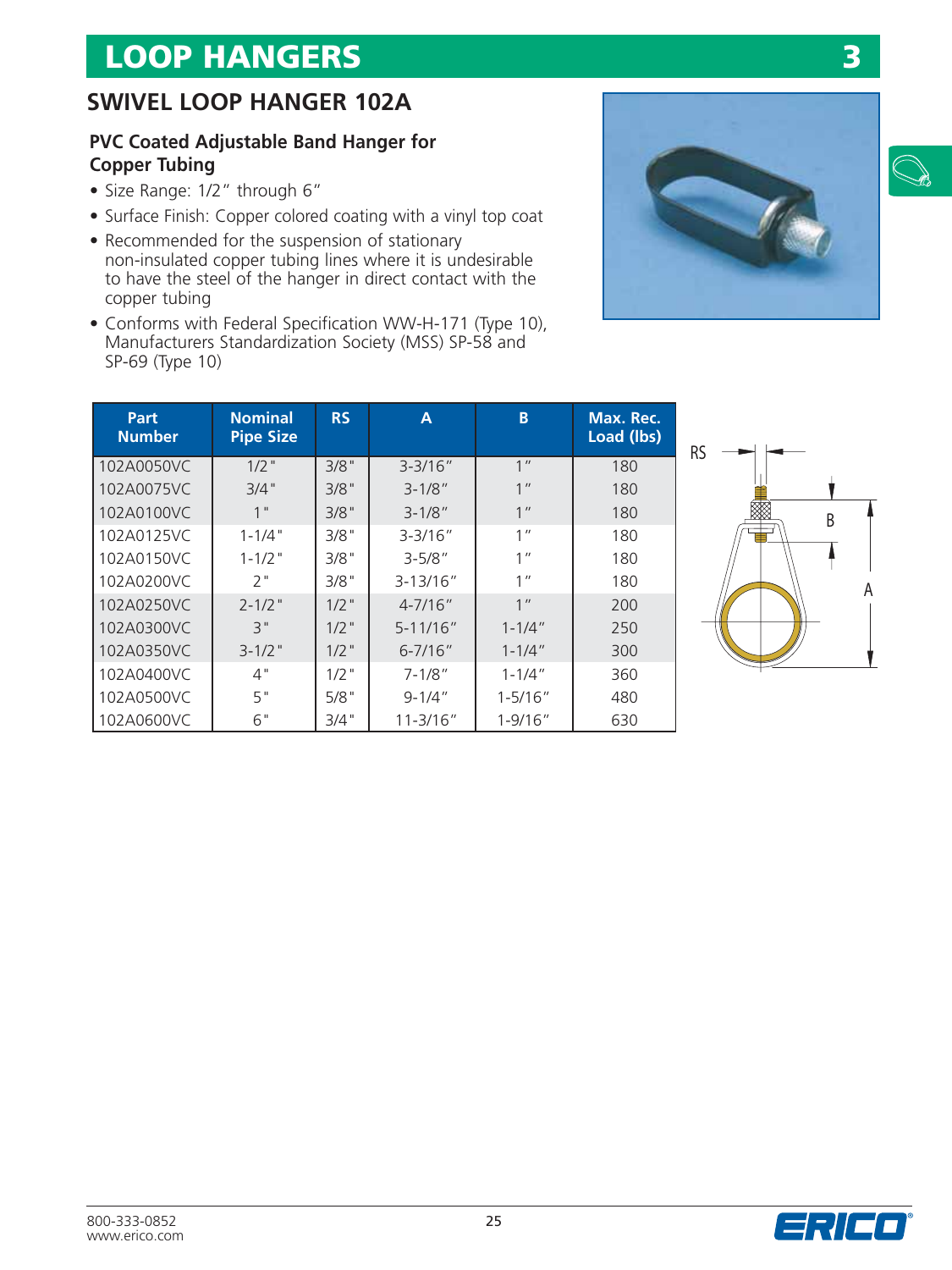## **SWIVEL LOOP HANGER 103**

### **Adjustable Band Hanger with Insulation Shield**

• Size Range: 1-1/2" through 6"

 $\mathscr{D}$ 

- Surface Finish: Electro-zinc plated
- Recommended for the suspension of stationary low or high temperature piping where crush resistant material is installed at the point of support
- Protection shield is welded to loop before plating
- Flared edges on sizes through 4" only
- For sizes larger than 6" see Model 403 Clevis Hanger



| Part<br><b>Number</b> | <b>Nominal</b><br><b>Pipe Size</b> | <b>RS</b> | A             | B               | C               | Max. Rec.<br>Load (lbs) |
|-----------------------|------------------------------------|-----------|---------------|-----------------|-----------------|-------------------------|
| 1030150EG             | $1 - 1/2$ "                        | 3/8"      | $3 - 13/16''$ | 1 <sup>''</sup> | 3"              | 300                     |
| 1030200EG             | 2"                                 | 3/8"      | $4 - 1/4$ "   | 1 <sup>''</sup> | 3''             | 300                     |
| 1030250EG             | $2 - 1/2$ "                        | $1/2$ "   | $5 - 5/8"$    | $1 - 1/4$ "     | 4 <sup>''</sup> | 1000                    |
| 1030300EG             | 3"                                 | $1/2$ "   | $6 - 9/16''$  | $1 - 1/4$ "     | 4''             | 1000                    |
| 1030350EG             | $3 - 1/2$ "                        | $1/2$ "   | 7"            | $1 - 1/4$ "     | 4''             | 1000                    |
| 1030400EG             | 4"                                 | 5/8"      | $7 - 3/4"$    | $1 - 5/16"$     | 6''             | 1100                    |
| 1030500EG             | 5"                                 | 5/8"      | $9 - 1/8"$    | $1 - 5/16"$     | 6"              | 1100                    |
| 1030600EG             | 6"                                 | 3/4"      | $10 - 5/8"$   | $1 - 9/16"$     | 6"              | 1250                    |



Flared edges on sizes thru 4" only. Insulation not included.

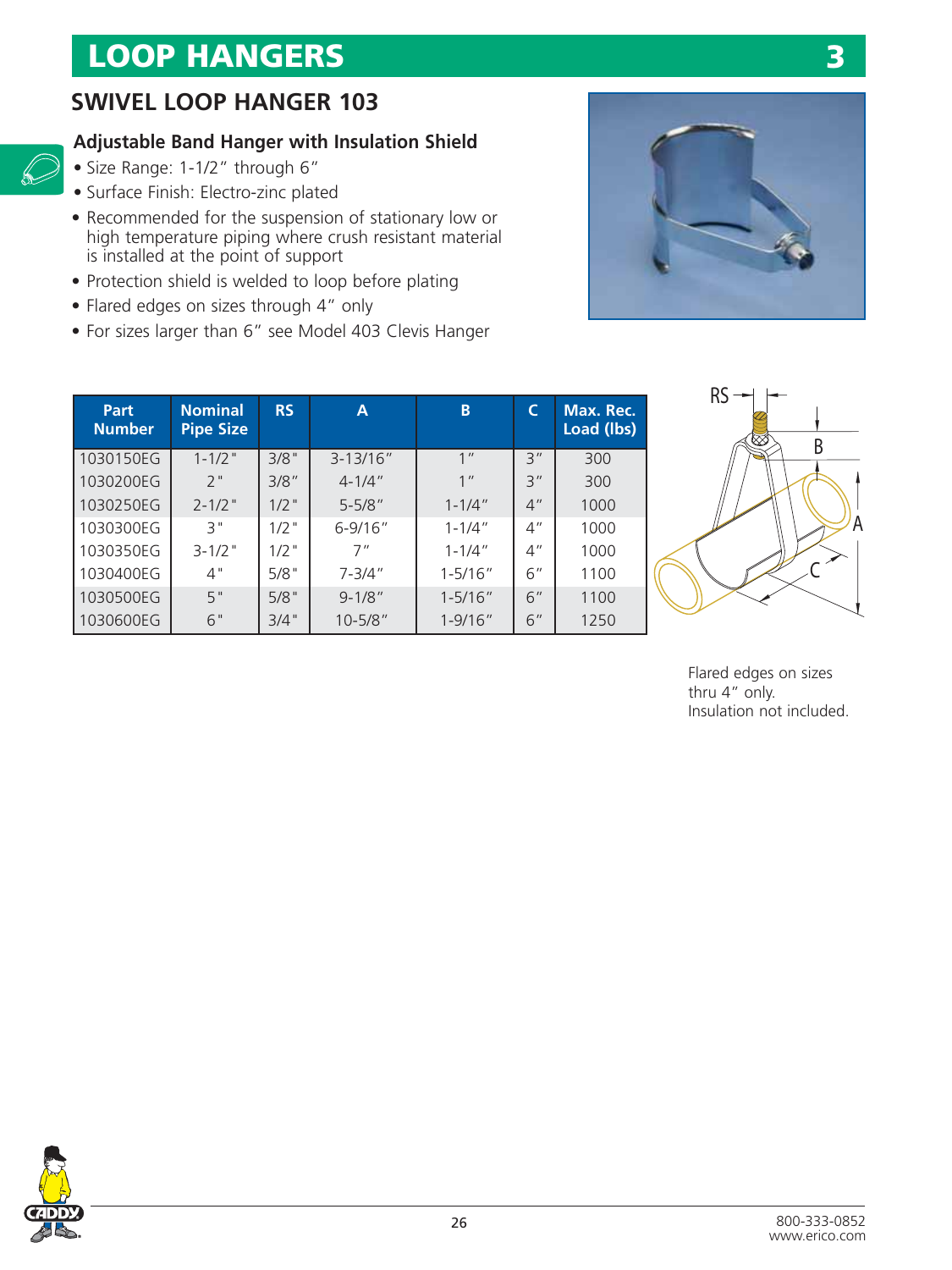## **SWIVEL LOOP HANGER 104**

#### **Adjustable Band Hanger for Plastic Pipe**

- Size Range: 1/2" through 4"
- Surface Finish: Electro-zinc plated
- Recommended for the suspension of stationary flexible EPDM or Polypropylene plastic piping
- Use hanger with V-trough (model VTR) for continuous support of flexible or hot piping services



| <b>Part</b><br><b>Number</b> | <b>Size</b><br>No. | <b>Nominal</b><br><b>Pipe Size</b> | <b>RS</b> | A           | B          | Max. Rec.<br>Load (lbs) |
|------------------------------|--------------------|------------------------------------|-----------|-------------|------------|-------------------------|
| 1040100EG                    | 1                  | $1/2$ "                            | 3/8"      | $5 - 7/8$ " | 7/8''      | 175                     |
| 1040100EG                    |                    | 3/4"                               | 3/8"      | $5 - 7/8$ " | $7/8$ "    | 175                     |
| 1040100EG                    |                    | 1"                                 | 3/8"      | $5 - 7/8"$  | $7/8$ "    | 175                     |
| 1040100EG                    |                    | $1 - 1/4$ "                        | 3/8"      | $5 - 7/8"$  | 7/8"       | 175                     |
| 1040100EG                    |                    | $1 - 1/2$ "                        | 3/8"      | $5 - 7/8"$  | 7/8''      | 175                     |
| 1040100EG                    |                    | 2"                                 | 3/8"      | $5 - 7/8"$  | 7/8"       | 175                     |
| 1040200EG                    | $\overline{2}$     | $2 - 1/2$ "                        | $1/2$ "   | $9 - 1/4$ " | $1 - 1/8"$ | 175                     |
| 1040200EG                    | $\overline{2}$     | 3"                                 | $1/2$ "   | $9 - 1/4$ " | $1 - 1/8"$ | 175                     |
| 1040200EG                    | $\overline{2}$     | $3 - 1/2$ "                        | $1/2$ "   | $9 - 1/4''$ | $1 - 1/8"$ | 175                     |
| 1040200EG                    | $\overline{2}$     | 4"                                 | $1/2$ "   | $9 - 1/4$ " | $1 - 1/8"$ | 175                     |



### **CONTINUOUS SUPPORT VTR**

#### **V-trough Support for Flexible or Hot Piping Services**

- Surface Finish: Electro-zinc plated
- Used with the model 104 Hanger for continuous support of flexible or hot piping services









**3**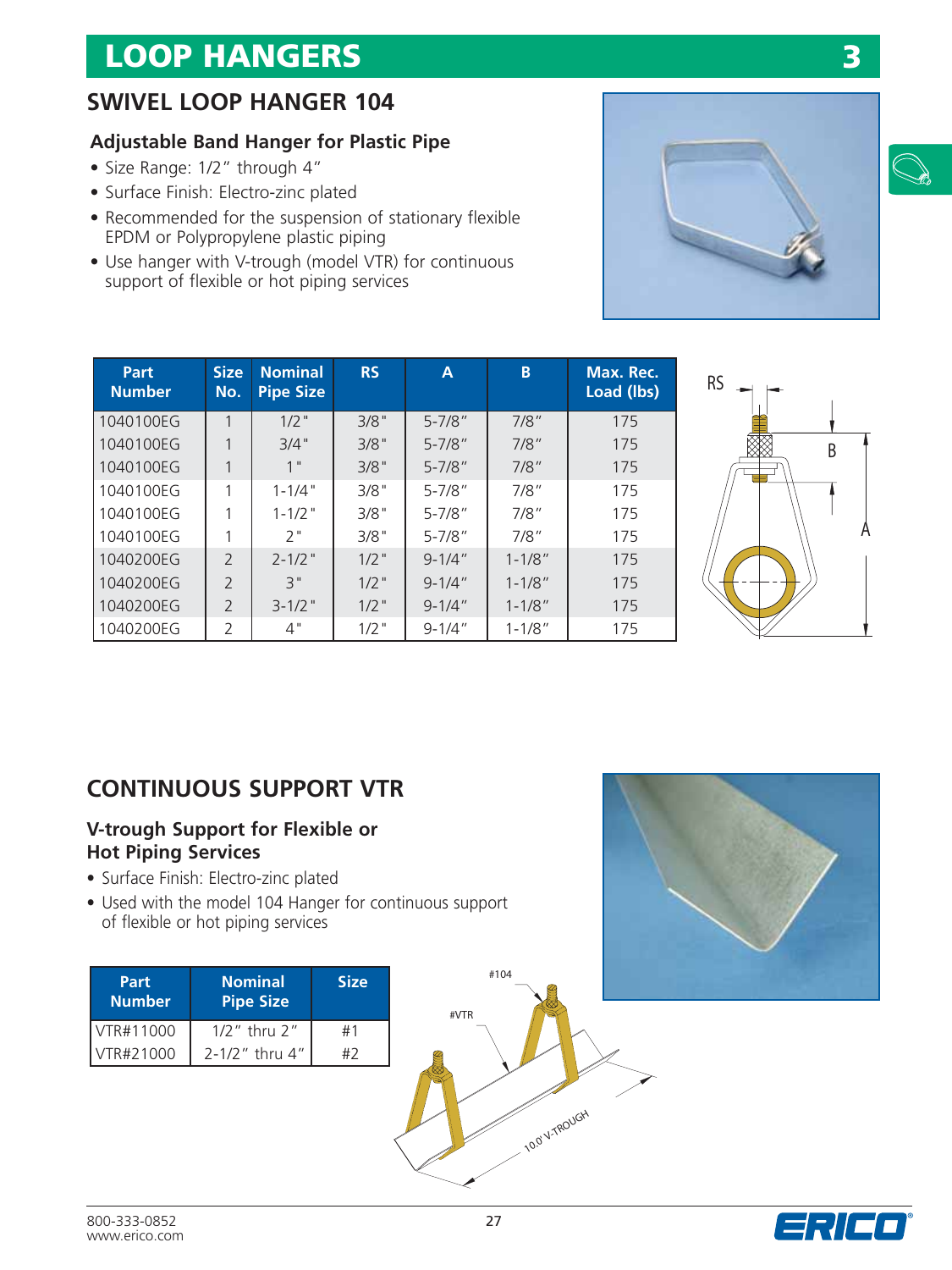## **J-HANGER 418**

#### **Galvanized J-hanger**

 $\mathscr{L}$ 

- Size Range: 1/2" through 8"
- Surface Finish: Electro-zinc plated
- Recommended for the suspension of stationary non-insulated pipe lines
- T-slot hole for bolt head permits disengagement of side bolt without removing the nut (sizes 1/2" thru 4" only)
- Side hole permits wall mounting (sizes 1/2" thru 4" only)
- Conforms Manufacturers Standardization Society (MSS) SP-58 and SP-69 (Type 5)



**3**

| Part<br><b>Number</b> | <b>Nominal</b><br><b>Pipe Size</b> | <b>RS</b> | A             | B           | Max. Rec.<br>Load (lbs) |
|-----------------------|------------------------------------|-----------|---------------|-------------|-------------------------|
| 4180050EG             | $1/2$ "                            | 3/8"      | 3''           | 9/16''      | 400                     |
| 4180075EG             | 3/4"                               | 3/8"      | $3 - 3/8"$    | 9/16''      | 400                     |
| 4180100EG             | 1 <sup>II</sup>                    | 3/8"      | $3 - 11/16"$  | 9/16''      | 400                     |
| 4180125EG             | $1 - 1/4$ "                        | 3/8"      | $4 - 1/2$ "   | 9/16''      | 400                     |
| 4180150EG             | $1 - 1/2$ "                        | 3/8"      | 4-13/16"      | 9/16''      | 400                     |
| 4180200EG             | ን "                                | 3/8"      | 5-11/16"      | 9/16''      | 400                     |
| 4180250EG             | $2 - 1/2$ "                        | $1/2$ "   | $6 - 3/4''$   | 11/16"      | 800                     |
| 4180300EG             | 3"                                 | $1/2$ "   | $7 - 11/16''$ | 11/16"      | 800                     |
| 4180350EG             | $3 - 1/2$ "                        | $1/2$ "   | $8 - 3/8"$    | 11/16"      | 800                     |
| 4180400EG             | 4"                                 | 5/8"      | $9 - 3/16''$  | 13/16''     | 800                     |
| 4180500EG             | 5"                                 | 5/8"      | 10''          | 13/16"      | 800                     |
| 4180600EG             | 6"                                 | 3/4"      | $11 - 5/8"$   | 15/16"      | 1000                    |
| 4180800EG             | 8"                                 | 3/4"      | $14 - 1/16$ " | $1 - 1/16"$ | 1200                    |